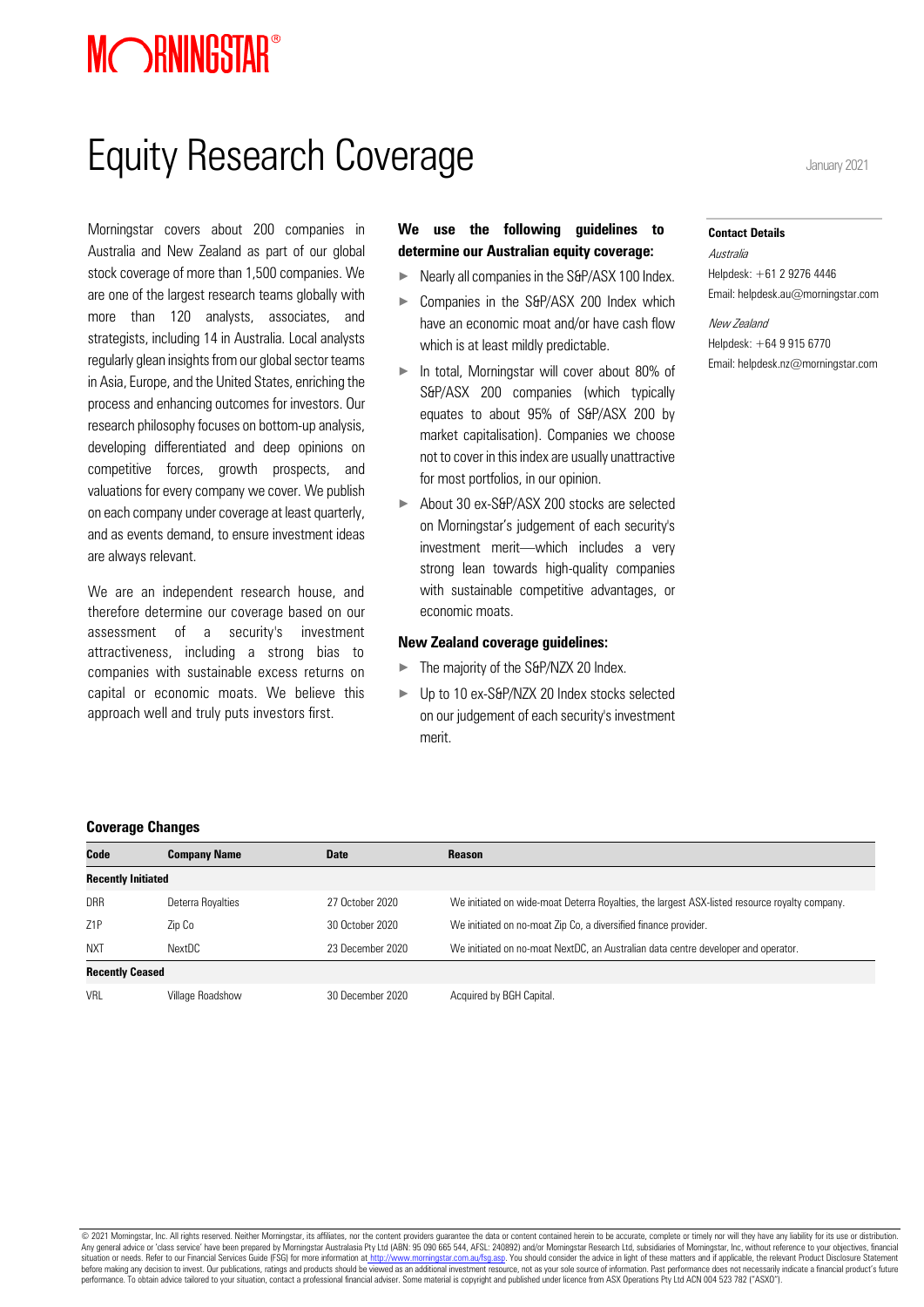# **Current Coverage - S&P/ASX 200 (based on GICS sector groupings)**

| Code                          | <b>Company Name</b>             | S&P/ASX<br>100 | S&P/ASX<br>200 | S&P/ASX<br><b>Small Ords</b> | <b>Market Cap</b><br>(AUD Millions) | <b>Analyst</b>     |
|-------------------------------|---------------------------------|----------------|----------------|------------------------------|-------------------------------------|--------------------|
| <b>Consumer Discretionary</b> |                                 |                |                |                              |                                     |                    |
| APE                           | Eagers Automotive               |                | ✓              | ✓                            | 3,415                               | Angus Hewitt       |
| ARB                           | <b>ARB Corporation</b>          |                | ✓              | ✓                            | 2,490                               | Angus Hewitt       |
| <b>BAP</b>                    | Bapcor                          |                | ✓              | ✓                            | 2,641                               | Angus Hewitt       |
| BRG                           | <b>Breville Group</b>           |                | $\checkmark$   | ✓                            | 3,553                               | Angus Hewitt       |
| CAR                           | Carsales.com                    | ✓              | ✓              |                              | 4,930                               | Gareth James       |
| <b>CWN</b>                    | Crown Resorts                   | ✓              | $\checkmark$   |                              | 6,521                               | Angus Hewitt       |
| DHG                           | Domain Holdings Australia       |                | ✓              | ✓                            | 2,623                               | Gareth James       |
| <b>DMP</b>                    | Domino's Pizza Enterprises      | ✓              | ✓              |                              | 7,500                               | Johannes Faul      |
| <b>FLT</b>                    | Flight Centre Travel Group      | ✓              | ✓              |                              | 3,157                               | Brian Han          |
| GEM                           | <b>G8 Education</b>             |                | ✓              | ✓                            | 1,000                               | Gareth James       |
| GWA                           | <b>GWA Group</b>                |                | ✓              | ✓                            | 922                                 | <b>Grant Slade</b> |
| <b>HVN</b>                    | Harvey Norman Holdings          |                | ✓              | ✓                            | 5,844                               | Johannes Faul      |
| <b>IVC</b>                    | InvoCare                        |                | ✓              | ✓                            | 1,650                               | Mark Taylor        |
| JBH                           | JB Hi-Fi                        | ✓              | $\checkmark$   |                              | 5,586                               | Johannes Faul      |
| NEC                           | Nine Entertainment Co. Holdings | ✓              | ✓              |                              | 3,957                               | Brian Han          |
| <b>NWS</b>                    | News Corporation                |                | $\checkmark$   | ✓                            | 1,031                               | Brian Han          |
| <b>PMV</b>                    | Premier Investments             |                | ✓              | ✓                            | 3,735                               | Johannes Faul      |
| REA                           | <b>REA Group</b>                | ✓              | ✓              |                              | 19,667                              | Gareth James       |
| SEK                           | <b>SEEK</b>                     | ✓              | ✓              |                              | 10,072                              | Gareth James       |
| SGR                           | The Star Entertainment Group    | ✓              | ✓              |                              | 3,503                               | Angus Hewitt       |
| <b>SKC</b>                    | SkyCity Entertainment Group     |                | ✓              | ✓                            | 2,258                               | Angus Hewitt       |
| SUL                           | Super Retail Group              |                | ✓              | ✓                            | 2,378                               | Johannes Faul      |
| TAH                           | <b>Tabcorp Holdings</b>         | ✓              | ✓              |                              | 8,647                               | Angus Hewitt       |
| WES                           | Wesfarmers                      | $\checkmark$   | ✓              |                              | 57,146                              | Johannes Faul      |
| <b>Consumer Staples</b>       |                                 |                |                |                              |                                     |                    |
| A2M                           | The a2 Milk Company             | $\checkmark$   | ✓              |                              | 8,503                               | Adam Fleck         |
| BGA                           | Bega Cheese                     |                | ✓              | ✓                            | 1,545                               | Angus Hewitt       |
| BKL                           | Blackmores                      |                | ✓              | ✓                            | 1,462                               | Adam Fleck         |
| CCL                           | Coca-Cola Amatil                | ✓              | ✓              |                              | 9,361                               | Adam Fleck         |
| CGC                           | Costa Group Holdings            |                | $\checkmark$   | ✓                            | 1,635                               | Angus Hewitt       |
| COL                           | Coles Group                     | ✓              | ✓              |                              | 24,197                              | Johannes Faul      |
|                               |                                 |                | ✓              | ✓                            |                                     |                    |
| GNC                           | Graincorp                       |                | ✓              | ✓                            | 959                                 | Adam Fleck         |
| ING                           | Inghams Group                   |                |                |                              | 1,160                               | Angus Hewitt       |
| <b>MTS</b>                    | Metcash                         |                | ✓              | ✓                            | 3,456                               | Johannes Faul      |
| TWE                           | Treasury Wine Estates           | ✓              | ✓              |                              | 6,782                               | Adam Fleck         |
| <b>UMG</b>                    | United Malt Group               |                | $\checkmark$   | ✓                            | 1,227                               | Adam Fleck         |
| <b>WOW</b>                    | Woolworths Group                | $\checkmark$   | ✓              |                              | 49,741                              | Johannes Faul      |
| <b>Energy</b>                 |                                 |                |                |                              |                                     |                    |
| ALD                           | Ampol                           | ✓              | ✓              |                              | 7,097                               | Mark Taylor        |
| <b>BPT</b>                    | <b>Beach Energy</b>             | $\checkmark$   | $\checkmark$   |                              | 4,118                               | Mark Taylor        |
| <b>ORG</b>                    | Origin Energy                   | ✓              | $\checkmark$   |                              | 8,383                               | Adrian Atkins      |
| 0SH                           | Oil Search                      | $\checkmark$   | ✓              |                              | 7,709                               | Mark Taylor        |
| ST <sub>0</sub>               | Santos                          | ✓              | $\checkmark$   |                              | 13,061                              | Mark Taylor        |
| VEA                           | Viva Energy Group               |                | $\checkmark$   | ✓                            | 3,074                               | Mark Taylor        |
| WHC                           | Whitehaven Coal                 |                | $\checkmark$   | $\checkmark$                 | 1,699                               | Mathew Hodge       |
| <b>WOR</b>                    | Worley                          | $\checkmark$   | $\checkmark$   |                              | 5,999                               | Mark Taylor        |
| WPL                           | Woodside Petroleum              | $\checkmark$   | $\checkmark$   |                              | 21,881                              | Mark Taylor        |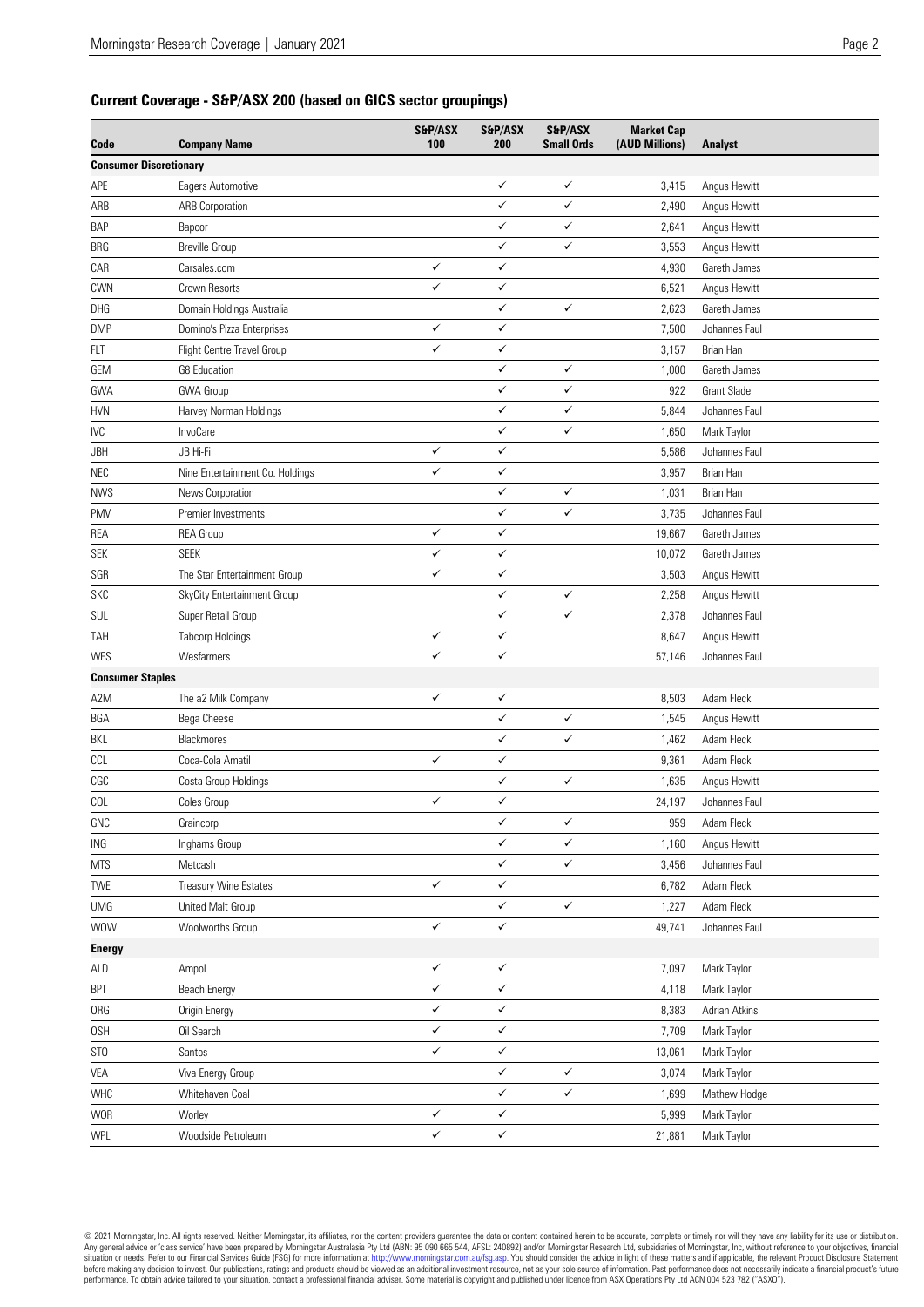## **Current Coverage - S&P/ASX 200 (continued)**

| <b>Financials</b><br>$\checkmark$<br>✓<br>ABP<br>Abacus Property Group<br>2,309<br>Alexander Prineas<br>✓<br>AMP<br>✓<br>5,361<br>Shaun Ler<br>Australia & New Zealand Banking Group<br>✓<br>$\checkmark$<br>64,594<br>ANZ<br>Nathan Zaia<br>✓<br>✓<br>ASX<br>ASX<br>13,939<br>Gareth James<br>✓<br>✓<br>Bendigo and Adelaide Bank<br><b>BEN</b><br>4,952<br>Nathan Zaia<br>✓<br>✓<br>Bank of Queensland<br>3,525<br>Nathan Zaia<br>BOQ<br><b>BWP Trust</b><br>✓<br>✓<br><b>BWP</b><br>2,839<br>Adrian Atkins<br>✓<br>CBA<br>✓<br>145,671<br>Nathan Zaia<br>Commonwealth Bank of Australia<br>CGF<br>✓<br>✓<br>4,351<br>Challenger<br>Shaun Ler<br>✓<br>CHC<br>Charter Hall Group<br>✓<br>6,852<br>Alexander Prineas<br>Cromwell Property Group<br>CMW<br>✓<br>✓<br>2,277<br>Alexander Prineas<br>✓<br>✓<br>COR<br>Charter Hall Retail REIT<br>2,095<br>Alexander Prineas<br>✓<br>✓<br>10,237<br>Alexander Prineas<br>Dexus<br>✓<br>✓<br>GMG<br>Goodman Group<br>34,935<br>Alexander Prineas<br>$\checkmark$<br>Growthpoint Properties Australia<br>✓<br>2,695<br>Alexander Prineas<br><b>GPT</b><br>✓<br>✓<br>8,766<br><b>GPT</b> Group<br>Alexander Prineas<br>✓<br>✓<br>Insurance Australia Group<br>11,586<br>Nathan Zaia<br>IAG<br>✓<br>✓<br>2,286<br>Shaun Ler<br>IFL<br>IOOF Holdings<br>Janus Henderson Group PLC<br>✓<br>✓<br>1,299<br>Greggory Warren<br>JHG<br>✓<br>✓<br>9,017<br>LLC<br>Lendlease Group<br>Adam Fleck<br>✓<br>✓<br>2,969<br>LNK<br>Link Administration Holdings<br>Gareth James<br>✓<br>✓<br>9,857<br>MFG<br>Magellan Financial Group<br>Adam Fleck<br>Mirvac Group<br>10,395<br>Alexander Prineas<br>MGR<br>✓<br>✓<br>✓<br>✓<br>8,290<br>Nathan Zaia<br><b>MPL</b><br>Medibank Private<br>✓<br>✓<br><b>MOG</b><br>Macquarie Group<br>50,105<br>Nathan Zaia<br>✓<br>✓<br>NAB<br>National Australia Bank<br>74,515<br>Nathan Zaia<br>✓<br>✓<br>2,729<br>Nathan Zaia<br><b>NHF</b><br><b>NIB Holdings</b><br>✓<br>✓<br>National Storage REIT<br><b>NSR</b><br>1,944<br>Adrian Atkins<br>✓<br>✓<br>Netwealth Group<br>3,789<br><b>NWL</b><br>Gareth James<br>✓<br>✓<br>PDL<br>Pendal Group<br>2,116<br>Shaun Ler<br>✓<br>✓<br>PPT<br>Perpetual<br>1,964<br>Adam Fleck<br>✓<br>✓<br>2,394<br>PTM<br>Platinum Asset Management<br>Adam Fleck<br>✓<br>✓<br><b>OBE</b><br><b>QBE</b> Insurance Group<br>12,546<br>Nathan Zaia<br>$SCG$<br>✓<br>✓<br>Scentre Group<br>14,429<br>Alexander Prineas<br>SCP<br>Shopping Centres Australasia Property Group<br>✓<br>✓<br>2,713<br>Alexander Prineas<br>✓<br>✓<br>SDF<br>Steadfast Group<br>3,465<br>Nathan Zaia<br>✓<br>✓<br>SGP<br>Stockland<br>9,978<br>Alexander Prineas<br>$\checkmark$<br>$\checkmark$<br>SOL<br>Washington H. Soul Pattinson and Co.<br>7,203<br>Grant Slade<br>✓<br>✓<br>SUN<br>Nathan Zaia<br>Suncorp Group<br>12,473<br>Seven Group Holdings<br>✓<br>$\checkmark$<br>SVW<br>7,924<br>Mark Taylor<br>Unibail-Rodamco-Westfield<br>✓<br>✓<br><b>URW</b><br>1,137<br>Alexander Prineas<br>$\checkmark$<br>$\checkmark$<br><b>Vicinity Centres</b><br>VCX<br>7,306<br>Alexander Prineas<br>$\checkmark$<br>$\checkmark$<br>Virgin Money UK PLC<br><b>VUK</b><br>2,201<br>Nathan Zaia<br>$\checkmark$<br>✓<br>WBC<br>Westpac Banking Corporation<br>71,061<br>Nathan Zaia<br>$\checkmark$<br>$\checkmark$ | Code       | <b>Company Name</b> | S&P/ASX<br>100 | S&P/ASX<br>200 | S&P/ASX<br><b>Small Ords</b> | <b>Market Cap</b><br>(AUD Millions) | <b>Analyst</b> |
|-----------------------------------------------------------------------------------------------------------------------------------------------------------------------------------------------------------------------------------------------------------------------------------------------------------------------------------------------------------------------------------------------------------------------------------------------------------------------------------------------------------------------------------------------------------------------------------------------------------------------------------------------------------------------------------------------------------------------------------------------------------------------------------------------------------------------------------------------------------------------------------------------------------------------------------------------------------------------------------------------------------------------------------------------------------------------------------------------------------------------------------------------------------------------------------------------------------------------------------------------------------------------------------------------------------------------------------------------------------------------------------------------------------------------------------------------------------------------------------------------------------------------------------------------------------------------------------------------------------------------------------------------------------------------------------------------------------------------------------------------------------------------------------------------------------------------------------------------------------------------------------------------------------------------------------------------------------------------------------------------------------------------------------------------------------------------------------------------------------------------------------------------------------------------------------------------------------------------------------------------------------------------------------------------------------------------------------------------------------------------------------------------------------------------------------------------------------------------------------------------------------------------------------------------------------------------------------------------------------------------------------------------------------------------------------------------------------------------------------------------------------------------------------------------------------------------------------------------------------------------------------------------------------------------------------------------------------------------------------------------------------------------------------------------------------------------------------------------------------------------------------------------------------------------------------------------------------------------------------------------------------------------------------------------|------------|---------------------|----------------|----------------|------------------------------|-------------------------------------|----------------|
|                                                                                                                                                                                                                                                                                                                                                                                                                                                                                                                                                                                                                                                                                                                                                                                                                                                                                                                                                                                                                                                                                                                                                                                                                                                                                                                                                                                                                                                                                                                                                                                                                                                                                                                                                                                                                                                                                                                                                                                                                                                                                                                                                                                                                                                                                                                                                                                                                                                                                                                                                                                                                                                                                                                                                                                                                                                                                                                                                                                                                                                                                                                                                                                                                                                                                               |            |                     |                |                |                              |                                     |                |
|                                                                                                                                                                                                                                                                                                                                                                                                                                                                                                                                                                                                                                                                                                                                                                                                                                                                                                                                                                                                                                                                                                                                                                                                                                                                                                                                                                                                                                                                                                                                                                                                                                                                                                                                                                                                                                                                                                                                                                                                                                                                                                                                                                                                                                                                                                                                                                                                                                                                                                                                                                                                                                                                                                                                                                                                                                                                                                                                                                                                                                                                                                                                                                                                                                                                                               |            |                     |                |                |                              |                                     |                |
|                                                                                                                                                                                                                                                                                                                                                                                                                                                                                                                                                                                                                                                                                                                                                                                                                                                                                                                                                                                                                                                                                                                                                                                                                                                                                                                                                                                                                                                                                                                                                                                                                                                                                                                                                                                                                                                                                                                                                                                                                                                                                                                                                                                                                                                                                                                                                                                                                                                                                                                                                                                                                                                                                                                                                                                                                                                                                                                                                                                                                                                                                                                                                                                                                                                                                               | AMP        |                     |                |                |                              |                                     |                |
|                                                                                                                                                                                                                                                                                                                                                                                                                                                                                                                                                                                                                                                                                                                                                                                                                                                                                                                                                                                                                                                                                                                                                                                                                                                                                                                                                                                                                                                                                                                                                                                                                                                                                                                                                                                                                                                                                                                                                                                                                                                                                                                                                                                                                                                                                                                                                                                                                                                                                                                                                                                                                                                                                                                                                                                                                                                                                                                                                                                                                                                                                                                                                                                                                                                                                               |            |                     |                |                |                              |                                     |                |
|                                                                                                                                                                                                                                                                                                                                                                                                                                                                                                                                                                                                                                                                                                                                                                                                                                                                                                                                                                                                                                                                                                                                                                                                                                                                                                                                                                                                                                                                                                                                                                                                                                                                                                                                                                                                                                                                                                                                                                                                                                                                                                                                                                                                                                                                                                                                                                                                                                                                                                                                                                                                                                                                                                                                                                                                                                                                                                                                                                                                                                                                                                                                                                                                                                                                                               |            |                     |                |                |                              |                                     |                |
|                                                                                                                                                                                                                                                                                                                                                                                                                                                                                                                                                                                                                                                                                                                                                                                                                                                                                                                                                                                                                                                                                                                                                                                                                                                                                                                                                                                                                                                                                                                                                                                                                                                                                                                                                                                                                                                                                                                                                                                                                                                                                                                                                                                                                                                                                                                                                                                                                                                                                                                                                                                                                                                                                                                                                                                                                                                                                                                                                                                                                                                                                                                                                                                                                                                                                               |            |                     |                |                |                              |                                     |                |
|                                                                                                                                                                                                                                                                                                                                                                                                                                                                                                                                                                                                                                                                                                                                                                                                                                                                                                                                                                                                                                                                                                                                                                                                                                                                                                                                                                                                                                                                                                                                                                                                                                                                                                                                                                                                                                                                                                                                                                                                                                                                                                                                                                                                                                                                                                                                                                                                                                                                                                                                                                                                                                                                                                                                                                                                                                                                                                                                                                                                                                                                                                                                                                                                                                                                                               |            |                     |                |                |                              |                                     |                |
|                                                                                                                                                                                                                                                                                                                                                                                                                                                                                                                                                                                                                                                                                                                                                                                                                                                                                                                                                                                                                                                                                                                                                                                                                                                                                                                                                                                                                                                                                                                                                                                                                                                                                                                                                                                                                                                                                                                                                                                                                                                                                                                                                                                                                                                                                                                                                                                                                                                                                                                                                                                                                                                                                                                                                                                                                                                                                                                                                                                                                                                                                                                                                                                                                                                                                               |            |                     |                |                |                              |                                     |                |
|                                                                                                                                                                                                                                                                                                                                                                                                                                                                                                                                                                                                                                                                                                                                                                                                                                                                                                                                                                                                                                                                                                                                                                                                                                                                                                                                                                                                                                                                                                                                                                                                                                                                                                                                                                                                                                                                                                                                                                                                                                                                                                                                                                                                                                                                                                                                                                                                                                                                                                                                                                                                                                                                                                                                                                                                                                                                                                                                                                                                                                                                                                                                                                                                                                                                                               |            |                     |                |                |                              |                                     |                |
|                                                                                                                                                                                                                                                                                                                                                                                                                                                                                                                                                                                                                                                                                                                                                                                                                                                                                                                                                                                                                                                                                                                                                                                                                                                                                                                                                                                                                                                                                                                                                                                                                                                                                                                                                                                                                                                                                                                                                                                                                                                                                                                                                                                                                                                                                                                                                                                                                                                                                                                                                                                                                                                                                                                                                                                                                                                                                                                                                                                                                                                                                                                                                                                                                                                                                               |            |                     |                |                |                              |                                     |                |
|                                                                                                                                                                                                                                                                                                                                                                                                                                                                                                                                                                                                                                                                                                                                                                                                                                                                                                                                                                                                                                                                                                                                                                                                                                                                                                                                                                                                                                                                                                                                                                                                                                                                                                                                                                                                                                                                                                                                                                                                                                                                                                                                                                                                                                                                                                                                                                                                                                                                                                                                                                                                                                                                                                                                                                                                                                                                                                                                                                                                                                                                                                                                                                                                                                                                                               |            |                     |                |                |                              |                                     |                |
|                                                                                                                                                                                                                                                                                                                                                                                                                                                                                                                                                                                                                                                                                                                                                                                                                                                                                                                                                                                                                                                                                                                                                                                                                                                                                                                                                                                                                                                                                                                                                                                                                                                                                                                                                                                                                                                                                                                                                                                                                                                                                                                                                                                                                                                                                                                                                                                                                                                                                                                                                                                                                                                                                                                                                                                                                                                                                                                                                                                                                                                                                                                                                                                                                                                                                               |            |                     |                |                |                              |                                     |                |
|                                                                                                                                                                                                                                                                                                                                                                                                                                                                                                                                                                                                                                                                                                                                                                                                                                                                                                                                                                                                                                                                                                                                                                                                                                                                                                                                                                                                                                                                                                                                                                                                                                                                                                                                                                                                                                                                                                                                                                                                                                                                                                                                                                                                                                                                                                                                                                                                                                                                                                                                                                                                                                                                                                                                                                                                                                                                                                                                                                                                                                                                                                                                                                                                                                                                                               |            |                     |                |                |                              |                                     |                |
|                                                                                                                                                                                                                                                                                                                                                                                                                                                                                                                                                                                                                                                                                                                                                                                                                                                                                                                                                                                                                                                                                                                                                                                                                                                                                                                                                                                                                                                                                                                                                                                                                                                                                                                                                                                                                                                                                                                                                                                                                                                                                                                                                                                                                                                                                                                                                                                                                                                                                                                                                                                                                                                                                                                                                                                                                                                                                                                                                                                                                                                                                                                                                                                                                                                                                               | <b>DXS</b> |                     |                |                |                              |                                     |                |
|                                                                                                                                                                                                                                                                                                                                                                                                                                                                                                                                                                                                                                                                                                                                                                                                                                                                                                                                                                                                                                                                                                                                                                                                                                                                                                                                                                                                                                                                                                                                                                                                                                                                                                                                                                                                                                                                                                                                                                                                                                                                                                                                                                                                                                                                                                                                                                                                                                                                                                                                                                                                                                                                                                                                                                                                                                                                                                                                                                                                                                                                                                                                                                                                                                                                                               |            |                     |                |                |                              |                                     |                |
|                                                                                                                                                                                                                                                                                                                                                                                                                                                                                                                                                                                                                                                                                                                                                                                                                                                                                                                                                                                                                                                                                                                                                                                                                                                                                                                                                                                                                                                                                                                                                                                                                                                                                                                                                                                                                                                                                                                                                                                                                                                                                                                                                                                                                                                                                                                                                                                                                                                                                                                                                                                                                                                                                                                                                                                                                                                                                                                                                                                                                                                                                                                                                                                                                                                                                               | GOZ        |                     |                |                |                              |                                     |                |
|                                                                                                                                                                                                                                                                                                                                                                                                                                                                                                                                                                                                                                                                                                                                                                                                                                                                                                                                                                                                                                                                                                                                                                                                                                                                                                                                                                                                                                                                                                                                                                                                                                                                                                                                                                                                                                                                                                                                                                                                                                                                                                                                                                                                                                                                                                                                                                                                                                                                                                                                                                                                                                                                                                                                                                                                                                                                                                                                                                                                                                                                                                                                                                                                                                                                                               |            |                     |                |                |                              |                                     |                |
|                                                                                                                                                                                                                                                                                                                                                                                                                                                                                                                                                                                                                                                                                                                                                                                                                                                                                                                                                                                                                                                                                                                                                                                                                                                                                                                                                                                                                                                                                                                                                                                                                                                                                                                                                                                                                                                                                                                                                                                                                                                                                                                                                                                                                                                                                                                                                                                                                                                                                                                                                                                                                                                                                                                                                                                                                                                                                                                                                                                                                                                                                                                                                                                                                                                                                               |            |                     |                |                |                              |                                     |                |
|                                                                                                                                                                                                                                                                                                                                                                                                                                                                                                                                                                                                                                                                                                                                                                                                                                                                                                                                                                                                                                                                                                                                                                                                                                                                                                                                                                                                                                                                                                                                                                                                                                                                                                                                                                                                                                                                                                                                                                                                                                                                                                                                                                                                                                                                                                                                                                                                                                                                                                                                                                                                                                                                                                                                                                                                                                                                                                                                                                                                                                                                                                                                                                                                                                                                                               |            |                     |                |                |                              |                                     |                |
|                                                                                                                                                                                                                                                                                                                                                                                                                                                                                                                                                                                                                                                                                                                                                                                                                                                                                                                                                                                                                                                                                                                                                                                                                                                                                                                                                                                                                                                                                                                                                                                                                                                                                                                                                                                                                                                                                                                                                                                                                                                                                                                                                                                                                                                                                                                                                                                                                                                                                                                                                                                                                                                                                                                                                                                                                                                                                                                                                                                                                                                                                                                                                                                                                                                                                               |            |                     |                |                |                              |                                     |                |
|                                                                                                                                                                                                                                                                                                                                                                                                                                                                                                                                                                                                                                                                                                                                                                                                                                                                                                                                                                                                                                                                                                                                                                                                                                                                                                                                                                                                                                                                                                                                                                                                                                                                                                                                                                                                                                                                                                                                                                                                                                                                                                                                                                                                                                                                                                                                                                                                                                                                                                                                                                                                                                                                                                                                                                                                                                                                                                                                                                                                                                                                                                                                                                                                                                                                                               |            |                     |                |                |                              |                                     |                |
|                                                                                                                                                                                                                                                                                                                                                                                                                                                                                                                                                                                                                                                                                                                                                                                                                                                                                                                                                                                                                                                                                                                                                                                                                                                                                                                                                                                                                                                                                                                                                                                                                                                                                                                                                                                                                                                                                                                                                                                                                                                                                                                                                                                                                                                                                                                                                                                                                                                                                                                                                                                                                                                                                                                                                                                                                                                                                                                                                                                                                                                                                                                                                                                                                                                                                               |            |                     |                |                |                              |                                     |                |
|                                                                                                                                                                                                                                                                                                                                                                                                                                                                                                                                                                                                                                                                                                                                                                                                                                                                                                                                                                                                                                                                                                                                                                                                                                                                                                                                                                                                                                                                                                                                                                                                                                                                                                                                                                                                                                                                                                                                                                                                                                                                                                                                                                                                                                                                                                                                                                                                                                                                                                                                                                                                                                                                                                                                                                                                                                                                                                                                                                                                                                                                                                                                                                                                                                                                                               |            |                     |                |                |                              |                                     |                |
|                                                                                                                                                                                                                                                                                                                                                                                                                                                                                                                                                                                                                                                                                                                                                                                                                                                                                                                                                                                                                                                                                                                                                                                                                                                                                                                                                                                                                                                                                                                                                                                                                                                                                                                                                                                                                                                                                                                                                                                                                                                                                                                                                                                                                                                                                                                                                                                                                                                                                                                                                                                                                                                                                                                                                                                                                                                                                                                                                                                                                                                                                                                                                                                                                                                                                               |            |                     |                |                |                              |                                     |                |
|                                                                                                                                                                                                                                                                                                                                                                                                                                                                                                                                                                                                                                                                                                                                                                                                                                                                                                                                                                                                                                                                                                                                                                                                                                                                                                                                                                                                                                                                                                                                                                                                                                                                                                                                                                                                                                                                                                                                                                                                                                                                                                                                                                                                                                                                                                                                                                                                                                                                                                                                                                                                                                                                                                                                                                                                                                                                                                                                                                                                                                                                                                                                                                                                                                                                                               |            |                     |                |                |                              |                                     |                |
|                                                                                                                                                                                                                                                                                                                                                                                                                                                                                                                                                                                                                                                                                                                                                                                                                                                                                                                                                                                                                                                                                                                                                                                                                                                                                                                                                                                                                                                                                                                                                                                                                                                                                                                                                                                                                                                                                                                                                                                                                                                                                                                                                                                                                                                                                                                                                                                                                                                                                                                                                                                                                                                                                                                                                                                                                                                                                                                                                                                                                                                                                                                                                                                                                                                                                               |            |                     |                |                |                              |                                     |                |
|                                                                                                                                                                                                                                                                                                                                                                                                                                                                                                                                                                                                                                                                                                                                                                                                                                                                                                                                                                                                                                                                                                                                                                                                                                                                                                                                                                                                                                                                                                                                                                                                                                                                                                                                                                                                                                                                                                                                                                                                                                                                                                                                                                                                                                                                                                                                                                                                                                                                                                                                                                                                                                                                                                                                                                                                                                                                                                                                                                                                                                                                                                                                                                                                                                                                                               |            |                     |                |                |                              |                                     |                |
|                                                                                                                                                                                                                                                                                                                                                                                                                                                                                                                                                                                                                                                                                                                                                                                                                                                                                                                                                                                                                                                                                                                                                                                                                                                                                                                                                                                                                                                                                                                                                                                                                                                                                                                                                                                                                                                                                                                                                                                                                                                                                                                                                                                                                                                                                                                                                                                                                                                                                                                                                                                                                                                                                                                                                                                                                                                                                                                                                                                                                                                                                                                                                                                                                                                                                               |            |                     |                |                |                              |                                     |                |
|                                                                                                                                                                                                                                                                                                                                                                                                                                                                                                                                                                                                                                                                                                                                                                                                                                                                                                                                                                                                                                                                                                                                                                                                                                                                                                                                                                                                                                                                                                                                                                                                                                                                                                                                                                                                                                                                                                                                                                                                                                                                                                                                                                                                                                                                                                                                                                                                                                                                                                                                                                                                                                                                                                                                                                                                                                                                                                                                                                                                                                                                                                                                                                                                                                                                                               |            |                     |                |                |                              |                                     |                |
|                                                                                                                                                                                                                                                                                                                                                                                                                                                                                                                                                                                                                                                                                                                                                                                                                                                                                                                                                                                                                                                                                                                                                                                                                                                                                                                                                                                                                                                                                                                                                                                                                                                                                                                                                                                                                                                                                                                                                                                                                                                                                                                                                                                                                                                                                                                                                                                                                                                                                                                                                                                                                                                                                                                                                                                                                                                                                                                                                                                                                                                                                                                                                                                                                                                                                               |            |                     |                |                |                              |                                     |                |
|                                                                                                                                                                                                                                                                                                                                                                                                                                                                                                                                                                                                                                                                                                                                                                                                                                                                                                                                                                                                                                                                                                                                                                                                                                                                                                                                                                                                                                                                                                                                                                                                                                                                                                                                                                                                                                                                                                                                                                                                                                                                                                                                                                                                                                                                                                                                                                                                                                                                                                                                                                                                                                                                                                                                                                                                                                                                                                                                                                                                                                                                                                                                                                                                                                                                                               |            |                     |                |                |                              |                                     |                |
|                                                                                                                                                                                                                                                                                                                                                                                                                                                                                                                                                                                                                                                                                                                                                                                                                                                                                                                                                                                                                                                                                                                                                                                                                                                                                                                                                                                                                                                                                                                                                                                                                                                                                                                                                                                                                                                                                                                                                                                                                                                                                                                                                                                                                                                                                                                                                                                                                                                                                                                                                                                                                                                                                                                                                                                                                                                                                                                                                                                                                                                                                                                                                                                                                                                                                               |            |                     |                |                |                              |                                     |                |
|                                                                                                                                                                                                                                                                                                                                                                                                                                                                                                                                                                                                                                                                                                                                                                                                                                                                                                                                                                                                                                                                                                                                                                                                                                                                                                                                                                                                                                                                                                                                                                                                                                                                                                                                                                                                                                                                                                                                                                                                                                                                                                                                                                                                                                                                                                                                                                                                                                                                                                                                                                                                                                                                                                                                                                                                                                                                                                                                                                                                                                                                                                                                                                                                                                                                                               |            |                     |                |                |                              |                                     |                |
|                                                                                                                                                                                                                                                                                                                                                                                                                                                                                                                                                                                                                                                                                                                                                                                                                                                                                                                                                                                                                                                                                                                                                                                                                                                                                                                                                                                                                                                                                                                                                                                                                                                                                                                                                                                                                                                                                                                                                                                                                                                                                                                                                                                                                                                                                                                                                                                                                                                                                                                                                                                                                                                                                                                                                                                                                                                                                                                                                                                                                                                                                                                                                                                                                                                                                               |            |                     |                |                |                              |                                     |                |
|                                                                                                                                                                                                                                                                                                                                                                                                                                                                                                                                                                                                                                                                                                                                                                                                                                                                                                                                                                                                                                                                                                                                                                                                                                                                                                                                                                                                                                                                                                                                                                                                                                                                                                                                                                                                                                                                                                                                                                                                                                                                                                                                                                                                                                                                                                                                                                                                                                                                                                                                                                                                                                                                                                                                                                                                                                                                                                                                                                                                                                                                                                                                                                                                                                                                                               |            |                     |                |                |                              |                                     |                |
|                                                                                                                                                                                                                                                                                                                                                                                                                                                                                                                                                                                                                                                                                                                                                                                                                                                                                                                                                                                                                                                                                                                                                                                                                                                                                                                                                                                                                                                                                                                                                                                                                                                                                                                                                                                                                                                                                                                                                                                                                                                                                                                                                                                                                                                                                                                                                                                                                                                                                                                                                                                                                                                                                                                                                                                                                                                                                                                                                                                                                                                                                                                                                                                                                                                                                               |            |                     |                |                |                              |                                     |                |
|                                                                                                                                                                                                                                                                                                                                                                                                                                                                                                                                                                                                                                                                                                                                                                                                                                                                                                                                                                                                                                                                                                                                                                                                                                                                                                                                                                                                                                                                                                                                                                                                                                                                                                                                                                                                                                                                                                                                                                                                                                                                                                                                                                                                                                                                                                                                                                                                                                                                                                                                                                                                                                                                                                                                                                                                                                                                                                                                                                                                                                                                                                                                                                                                                                                                                               |            |                     |                |                |                              |                                     |                |
|                                                                                                                                                                                                                                                                                                                                                                                                                                                                                                                                                                                                                                                                                                                                                                                                                                                                                                                                                                                                                                                                                                                                                                                                                                                                                                                                                                                                                                                                                                                                                                                                                                                                                                                                                                                                                                                                                                                                                                                                                                                                                                                                                                                                                                                                                                                                                                                                                                                                                                                                                                                                                                                                                                                                                                                                                                                                                                                                                                                                                                                                                                                                                                                                                                                                                               |            |                     |                |                |                              |                                     |                |
|                                                                                                                                                                                                                                                                                                                                                                                                                                                                                                                                                                                                                                                                                                                                                                                                                                                                                                                                                                                                                                                                                                                                                                                                                                                                                                                                                                                                                                                                                                                                                                                                                                                                                                                                                                                                                                                                                                                                                                                                                                                                                                                                                                                                                                                                                                                                                                                                                                                                                                                                                                                                                                                                                                                                                                                                                                                                                                                                                                                                                                                                                                                                                                                                                                                                                               |            |                     |                |                |                              |                                     |                |
|                                                                                                                                                                                                                                                                                                                                                                                                                                                                                                                                                                                                                                                                                                                                                                                                                                                                                                                                                                                                                                                                                                                                                                                                                                                                                                                                                                                                                                                                                                                                                                                                                                                                                                                                                                                                                                                                                                                                                                                                                                                                                                                                                                                                                                                                                                                                                                                                                                                                                                                                                                                                                                                                                                                                                                                                                                                                                                                                                                                                                                                                                                                                                                                                                                                                                               |            |                     |                |                |                              |                                     |                |
|                                                                                                                                                                                                                                                                                                                                                                                                                                                                                                                                                                                                                                                                                                                                                                                                                                                                                                                                                                                                                                                                                                                                                                                                                                                                                                                                                                                                                                                                                                                                                                                                                                                                                                                                                                                                                                                                                                                                                                                                                                                                                                                                                                                                                                                                                                                                                                                                                                                                                                                                                                                                                                                                                                                                                                                                                                                                                                                                                                                                                                                                                                                                                                                                                                                                                               |            |                     |                |                |                              |                                     |                |
|                                                                                                                                                                                                                                                                                                                                                                                                                                                                                                                                                                                                                                                                                                                                                                                                                                                                                                                                                                                                                                                                                                                                                                                                                                                                                                                                                                                                                                                                                                                                                                                                                                                                                                                                                                                                                                                                                                                                                                                                                                                                                                                                                                                                                                                                                                                                                                                                                                                                                                                                                                                                                                                                                                                                                                                                                                                                                                                                                                                                                                                                                                                                                                                                                                                                                               |            |                     |                |                |                              |                                     |                |
|                                                                                                                                                                                                                                                                                                                                                                                                                                                                                                                                                                                                                                                                                                                                                                                                                                                                                                                                                                                                                                                                                                                                                                                                                                                                                                                                                                                                                                                                                                                                                                                                                                                                                                                                                                                                                                                                                                                                                                                                                                                                                                                                                                                                                                                                                                                                                                                                                                                                                                                                                                                                                                                                                                                                                                                                                                                                                                                                                                                                                                                                                                                                                                                                                                                                                               |            |                     |                |                |                              |                                     |                |
|                                                                                                                                                                                                                                                                                                                                                                                                                                                                                                                                                                                                                                                                                                                                                                                                                                                                                                                                                                                                                                                                                                                                                                                                                                                                                                                                                                                                                                                                                                                                                                                                                                                                                                                                                                                                                                                                                                                                                                                                                                                                                                                                                                                                                                                                                                                                                                                                                                                                                                                                                                                                                                                                                                                                                                                                                                                                                                                                                                                                                                                                                                                                                                                                                                                                                               |            |                     |                |                |                              |                                     |                |
|                                                                                                                                                                                                                                                                                                                                                                                                                                                                                                                                                                                                                                                                                                                                                                                                                                                                                                                                                                                                                                                                                                                                                                                                                                                                                                                                                                                                                                                                                                                                                                                                                                                                                                                                                                                                                                                                                                                                                                                                                                                                                                                                                                                                                                                                                                                                                                                                                                                                                                                                                                                                                                                                                                                                                                                                                                                                                                                                                                                                                                                                                                                                                                                                                                                                                               |            |                     |                |                |                              |                                     |                |
|                                                                                                                                                                                                                                                                                                                                                                                                                                                                                                                                                                                                                                                                                                                                                                                                                                                                                                                                                                                                                                                                                                                                                                                                                                                                                                                                                                                                                                                                                                                                                                                                                                                                                                                                                                                                                                                                                                                                                                                                                                                                                                                                                                                                                                                                                                                                                                                                                                                                                                                                                                                                                                                                                                                                                                                                                                                                                                                                                                                                                                                                                                                                                                                                                                                                                               | Z1P        | Zip Co              |                |                |                              | 2,865                               | Shaun Ler      |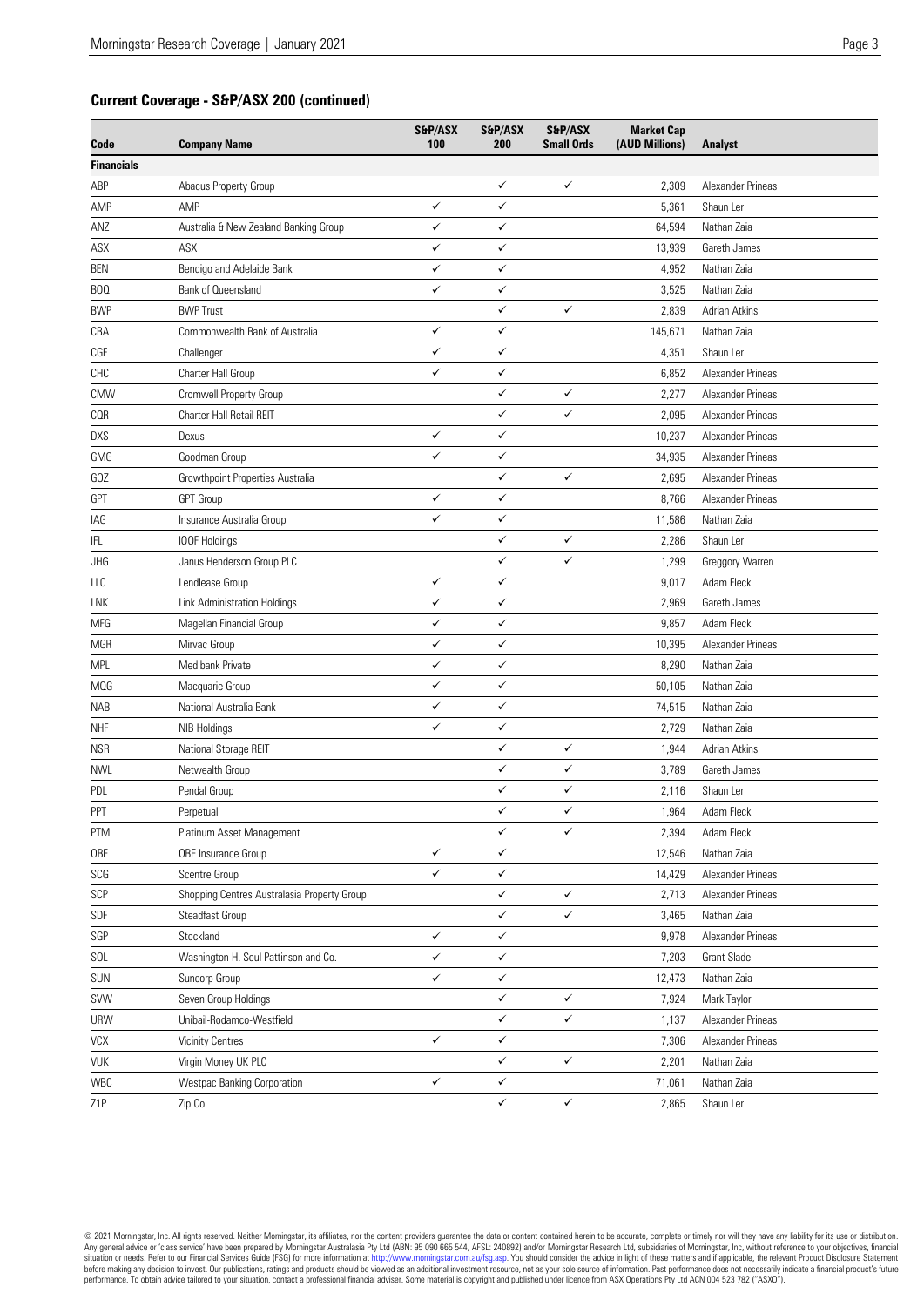## **Current Coverage - S&P/ASX 200 (continued)**

| Code                          | <b>Company Name</b>                    | S&P/ASX<br>100 | S&P/ASX<br>200 | S&P/ASX<br><b>Small Ords</b> | <b>Market Cap</b><br>(AUD Millions) | <b>Analyst</b>       |
|-------------------------------|----------------------------------------|----------------|----------------|------------------------------|-------------------------------------|----------------------|
| <b>Health Care</b>            |                                        |                |                |                              |                                     |                      |
| ANN                           | Ansell                                 | ✓              | ✓              |                              | 4,470                               | Mark Taylor          |
| AVH                           | AVITA Therapeutics, Inc                |                | ✓              | $\checkmark$                 | 331                                 | Adam Fleck           |
| COH                           | Cochlear                               | ✓              | ✓              |                              | 12,425                              | Mathew Hodge         |
| CSL                           | CSL                                    | ✓              | ✓              |                              | 128,840                             | Mathew Hodge         |
| <b>FPH</b>                    | Fisher & Paykel Healthcare Corporation | ✓              | ✓              |                              | 17,837                              | Johannes Faul        |
| <b>HLS</b>                    | Healius                                |                | $\checkmark$   | $\checkmark$                 | 2,324                               | <b>Grant Slade</b>   |
| NAN                           | Nanosonics                             |                | ✓              | ✓                            | 2,417                               | Adam Fleck           |
| RHC                           | Ramsay Health Care                     | ✓              | $\checkmark$   |                              | 14,232                              | Gareth James         |
| <b>RMD</b>                    | ResMed Inc.                            | ✓              | ✓              |                              | 9,782                               | Johannes Faul        |
| <b>SHL</b>                    | Sonic Healthcare                       | ✓              | $\checkmark$   |                              | 15,362                              | <b>Grant Slade</b>   |
| <b>Industrials</b>            |                                        |                |                |                              |                                     |                      |
| ABC                           | <b>ADBRI</b>                           |                | ✓              | ✓                            | 2,185                               | <b>Grant Slade</b>   |
| AIA                           | Auckland International Airport         |                | $\checkmark$   | ✓                            | 10,558                              | Adam Fleck           |
| ALO                           | ALS                                    | ✓              | ✓              |                              | 4,636                               | Mark Taylor          |
| ALX                           | Atlas Arteria                          | ✓              | $\checkmark$   |                              | 6,234                               | Adrian Atkins        |
| <b>AZJ</b>                    | Aurizon Holdings                       | ✓              | ✓              |                              | 7,248                               | Adrian Atkins        |
| BIN                           | <b>Bingo Industries</b>                |                | ✓              | ✓                            | 1,596                               | <b>Grant Slade</b>   |
| BKW                           | Brickworks                             |                | ✓              | ✓                            | 2,911                               | <b>Grant Slade</b>   |
| BLD                           | Boral                                  | ✓              | ✓              |                              | 6,067                               | <b>Grant Slade</b>   |
| <b>BXB</b>                    | <b>Brambles</b>                        | ✓              | ✓              |                              | 15,610                              | <b>Grant Slade</b>   |
| СIМ                           | CIMIC Group                            |                | ✓              | ✓                            | 7,586                               | Mark Taylor          |
| CSR                           | <b>CSR</b>                             |                | ✓              | ✓                            | 2,539                               | <b>Grant Slade</b>   |
| CWY                           | Cleanaway Waste Management             | ✓              | ✓              |                              | 4,836                               | <b>Grant Slade</b>   |
| DOW                           | Downer EDI                             | ✓              | $\checkmark$   |                              | 3,738                               | Mark Taylor          |
| <b>FBU</b>                    | Fletcher Building                      |                | ✓              | ✓                            | 4,484                               | <b>Grant Slade</b>   |
| GUD                           | <b>GUD Holdings</b>                    |                | ✓              | ✓                            | 1,100                               | Angus Hewitt         |
| <b>JHX</b>                    | James Hardie Industries Plc            | ✓              | ✓              |                              | 16,976                              | <b>Grant Slade</b>   |
| MND                           | Monadelphous Group                     |                | ✓              | ✓                            | 1,275                               | Mark Taylor          |
| 0AN                           | <b>Qantas Airways</b>                  | ✓              | $\checkmark$   |                              | 9,147                               | Angus Hewitt         |
| QUB                           | <b>Qube Holdings</b>                   | ✓              | $\checkmark$   |                              | 5,594                               | Adrian Atkins        |
| ${\sf RWC}$                   | Reliance Worldwide Corporation         | ✓              | ✓              |                              | 3,200                               | <b>Grant Slade</b>   |
| SYD                           | Sydney Airport                         | ✓              | ✓              |                              | 17,299                              | Adam Fleck           |
| <b>TCL</b>                    | Transurban Group                       | ✓              | $\checkmark$   |                              | 37,381                              | <b>Adrian Atkins</b> |
| <b>Information Technology</b> |                                        |                |                |                              |                                     |                      |
| ALL                           | Aristocrat Leisure                     | ✓              | ✓              |                              | 19,795                              | Angus Hewitt         |
| APT                           | Afterpay                               | $\checkmark$   | $\checkmark$   |                              | 33,648                              | Shaun Ler            |
| CPU                           | Computershare                          | ✓              | ✓              |                              | 7,891                               | Gareth James         |
| $\ensuremath{\mathsf{IRE}}$   | <b>IRESS</b>                           |                | ✓              | ✓                            | 2,051                               | Gareth James         |
| MP1                           | Megaport                               |                | ✓              | ✓                            | 2,205                               | Matthew Dolgin       |
| <b>NXT</b>                    | NEXTDC                                 | ✓              | ✓              |                              | 5,574                               | Matthew Dolgin       |
| <b>TNE</b>                    | Technology One                         |                | $\checkmark$   | $\checkmark$                 | 2,634                               | Gareth James         |
| <b>WTC</b>                    | Wisetech Global                        | ✓              | $\checkmark$   |                              | 9,956                               | Gareth James         |
| XRO                           | Xero                                   | $\checkmark$   | $\checkmark$   |                              | 21,536                              | Gareth James         |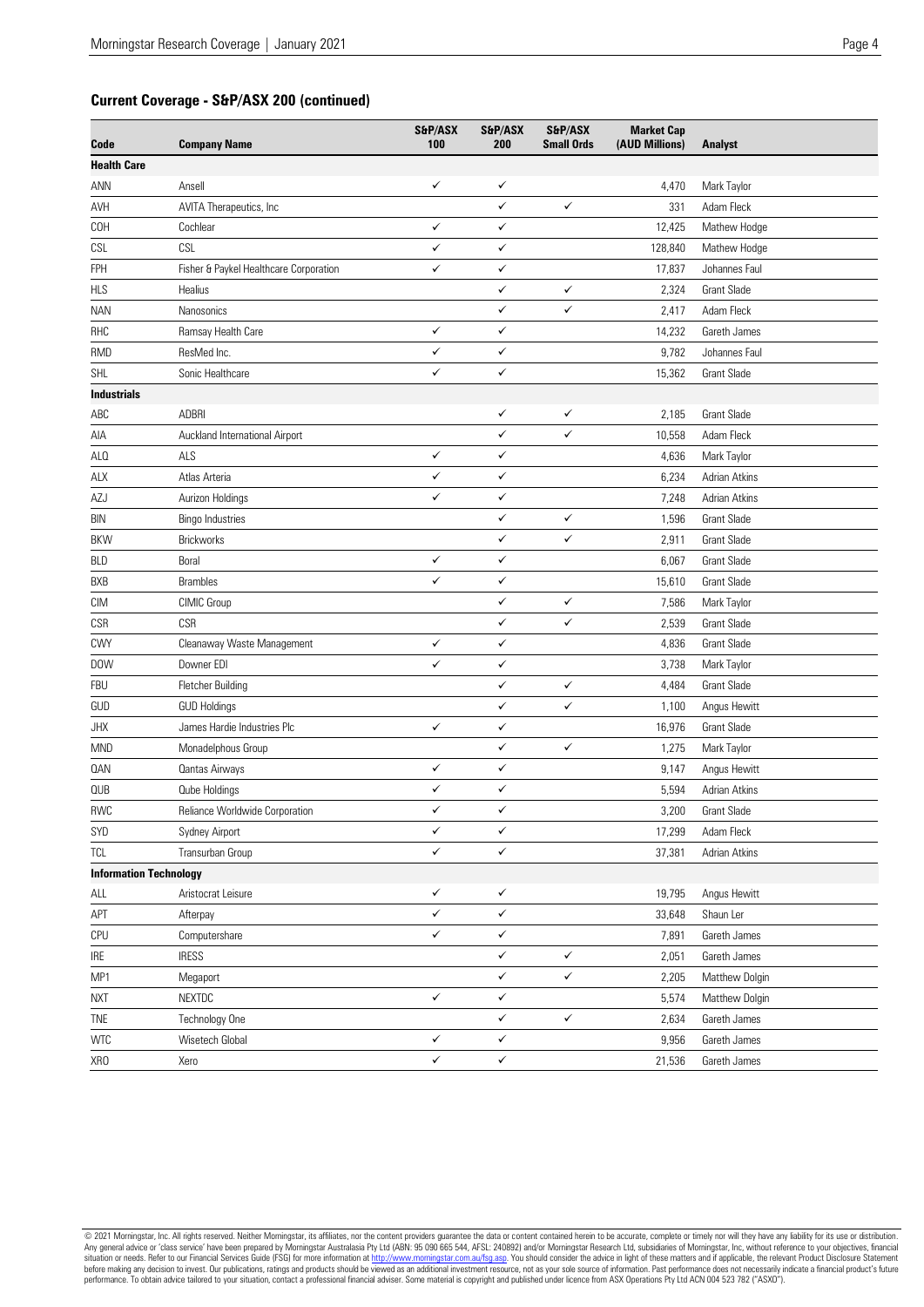# **Current Coverage - S&P/ASX 200 (continued)**

| Code             | <b>Company Name</b>                | S&P/ASX<br>100 | S&P/ASX<br>200 | S&P/ASX<br><b>Small Ords</b> | <b>Market Cap</b><br>(AUD Millions) | <b>Analyst</b>       |
|------------------|------------------------------------|----------------|----------------|------------------------------|-------------------------------------|----------------------|
| <b>Materials</b> |                                    |                |                |                              |                                     |                      |
| AMC              | Amcor Plc                          | ✓              | $\checkmark$   |                              | 13,470                              | <b>Grant Slade</b>   |
| AWC              | Alumina                            | ✓              | $\checkmark$   |                              | 5,325                               | Andrew Lane          |
| <b>BHP</b>       | <b>BHP</b> Group                   | ✓              | $\checkmark$   |                              | 124,992                             | Mathew Hodge         |
| <b>BSL</b>       | <b>BlueScope Steel</b>             | ✓              | ✓              |                              | 8,806                               | <b>Grant Slade</b>   |
| <b>DRR</b>       | Deterra Royalties                  |                | $\checkmark$   | $\checkmark$                 | 2,537                               | Mathew Hodge         |
| <b>FMG</b>       | Fortescue Metals Group             | ✓              | $\checkmark$   |                              | 72,140                              | Mathew Hodge         |
| ILU              | Iluka Resources                    | ✓              | $\checkmark$   |                              | 2,744                               | Mathew Hodge         |
| <b>IPL</b>       | <b>Incited Pivot</b>               | ✓              | $\checkmark$   |                              | 4,428                               | Mark Taylor          |
| <b>MIN</b>       | Mineral Resources                  |                | ✓              | $\checkmark$                 | 7,063                               | Mark Taylor          |
| <b>NCM</b>       | Newcrest Mining                    | $\checkmark$   | $\checkmark$   |                              | 21,051                              | Mathew Hodge         |
| <b>NUF</b>       | Nufarm                             |                | ✓              | $\checkmark$                 | 1,557                               | Mark Taylor          |
| <b>ORA</b>       | Orora                              | ✓              | ✓              |                              | 2,518                               | <b>Grant Slade</b>   |
| <b>ORI</b>       | Orica                              | ✓              | $\checkmark$   |                              | 6,149                               | Mark Taylor          |
| 0ZL              | <b>02 Minerals</b>                 | ✓              | $\checkmark$   |                              | 6,255                               | Mathew Hodge         |
| RIO              | Rio Tinto                          | $\checkmark$   | $\checkmark$   |                              | 42,256                              | Mathew Hodge         |
| <b>S32</b>       | South32                            | ✓              | ✓              |                              | 11,868                              | Mathew Hodge         |
| SGM              | Sims                               |                | $\checkmark$   | $\checkmark$                 | 2,710                               | <b>Grant Slade</b>   |
|                  | <b>Telecommunications Services</b> |                |                |                              |                                     |                      |
| CNU              | Chorus                             |                | $\checkmark$   | $\checkmark$                 | 3,281                               | Brian Han            |
| <b>SPK</b>       | Spark New Zealand                  |                | ✓              | ✓                            | 8,148                               | Brian Han            |
| <b>TLS</b>       | <b>Telstra Corporation</b>         | ✓              | $\checkmark$   |                              | 35,442                              | <b>Brian Han</b>     |
| <b>TPG</b>       | <b>TPG Telecom</b>                 | ✓              | $\checkmark$   |                              | 13,424                              | <b>Brian Han</b>     |
| VOC              | Vocus Group                        |                | $\checkmark$   | $\checkmark$                 | 2,510                               | Brian Han            |
| <b>Utilities</b> |                                    |                |                |                              |                                     |                      |
| AGL              | <b>AGL Energy</b>                  | $\checkmark$   | $\checkmark$   |                              | 7,445                               | <b>Adrian Atkins</b> |
| APA              | APA Group                          | ✓              | $\checkmark$   |                              | 11,386                              | <b>Adrian Atkins</b> |
| AST              | <b>AusNet Services</b>             | ✓              | ✓              |                              | 6,671                               | Adrian Atkins        |
| SKI              | Spark Infrastructure Group         | ✓              | ✓              |                              | 3,667                               | Adrian Atkins        |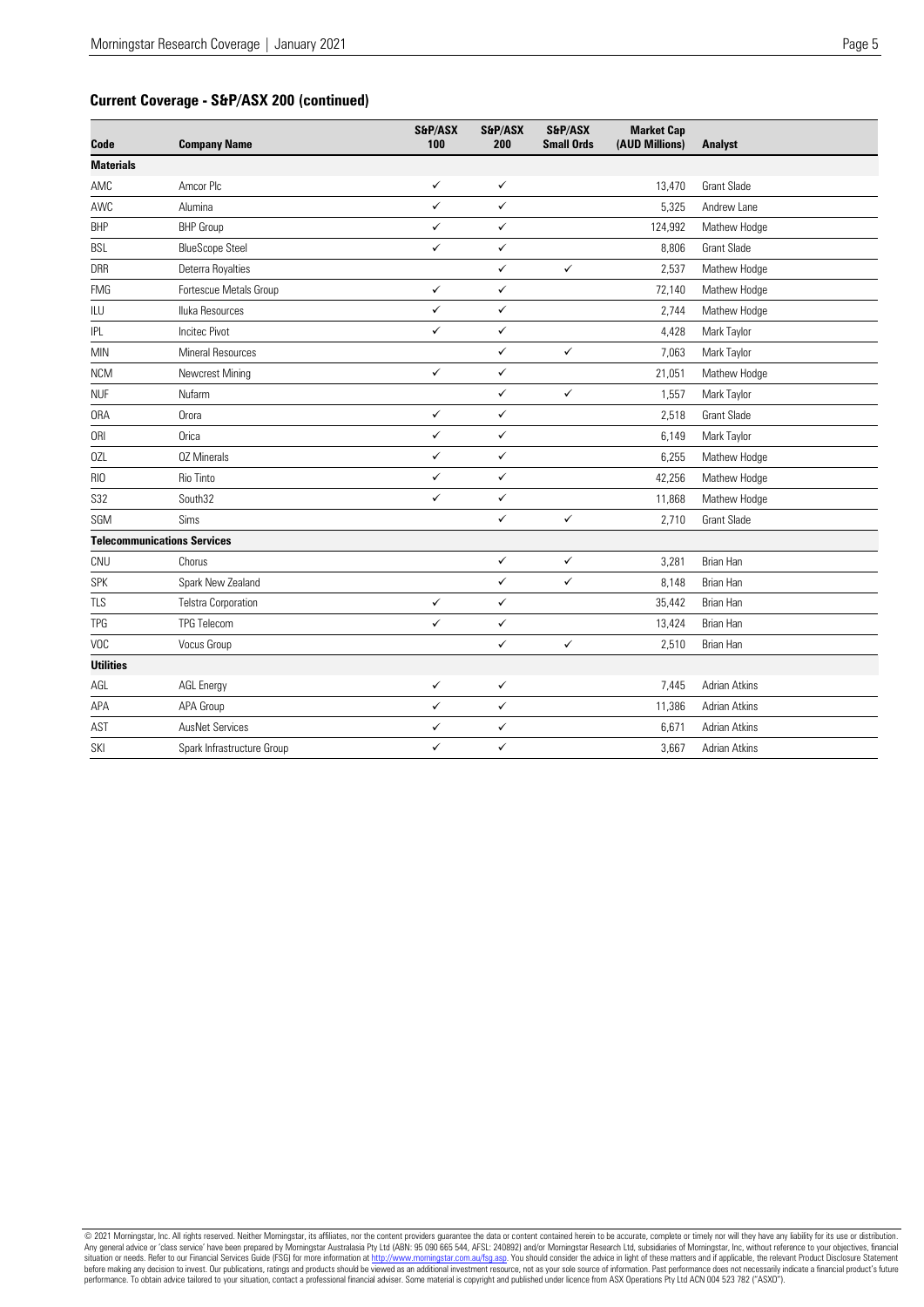#### **Current Coverage - ex S&P/ASX 200**

| Code             | <b>Company Name</b>                     | S&P/ASX<br>100 | S&P/ASX<br>200 | S&P/ASX<br><b>Small Ords</b> | <b>Market Cap</b><br>(AUD Millions) | <b>Analyst</b>       |
|------------------|-----------------------------------------|----------------|----------------|------------------------------|-------------------------------------|----------------------|
| AGI              | Ainsworth Game Technology               |                |                |                              | 162                                 | Angus Hewitt         |
| AHY              | Asaleo Care                             |                |                | $\checkmark$                 | 733                                 | Angus Hewitt         |
| AIZ              | Air New 7ealand                         |                |                |                              | 1,870                               | Angus Hewitt         |
| ALG              | Ardent Leisure Group                    |                |                | ✓                            | 331                                 | <b>Brian Han</b>     |
| API              | Australian Pharmaceutical Industries    |                |                | ✓                            | 606                                 | <b>Brian Han</b>     |
| ARF              | Arena RFIT                              |                |                | ✓                            | 985                                 | Gareth James         |
| COE              | Charter Hall Social Infrastructure REIT |                |                | ✓                            | 1,178                               | Gareth James         |
| EB <sub>0</sub>  | <b>EBOS Group</b>                       |                |                |                              | 4,392                               | <b>Brian Han</b>     |
| <b>EVT</b>       | Event Hospitality and Entertainment     |                |                | $\checkmark$                 | 1,530                               | <b>Brian Han</b>     |
| GMA              | Genworth Mortgage Insurance Australia   |                |                | ✓                            | 986                                 | Nathan Zaia          |
| GNE              | Genesis Energy                          |                |                |                              | 3,569                               | Adrian Atkins        |
| HPI              | Hotel Property Investments              |                |                | ✓                            | 564                                 | <b>Adrian Atkins</b> |
| KGN              | Kogan.com                               |                |                | ✓                            | 2,008                               | Johannes Faul        |
| LEP              | ALE Property Group                      |                |                |                              | 912                                 | <b>Adrian Atkins</b> |
| <b>MCY</b>       | Mercury NZ                              |                |                |                              | 8,540                               | <b>Adrian Atkins</b> |
| <b>MEZ</b>       | Meridian Energy                         |                |                |                              | 8,911                               | <b>Adrian Atkins</b> |
| M <sub>O</sub> C | Mortgage Choice                         |                |                |                              | 179                                 | Nathan Zaia          |
| <b>MYR</b>       | Myer Holdings                           |                |                |                              | 238                                 | Johannes Faul        |
| <b>MYS</b>       | MyState                                 |                |                | $\checkmark$                 | 457                                 | Nathan Zaia          |
| <b>NHC</b>       | New Hope Corporation                    |                |                | ✓                            | 1,178                               | <b>Grant Slade</b>   |
| <b>OML</b>       | Oohmedia                                |                |                | ✓                            | 982                                 | <b>Brian Han</b>     |
| PGH              | Pact Group Holdings                     |                |                | ✓                            | 912                                 | <b>Grant Slade</b>   |
| SIG              | Sigma Healthcare                        |                |                | ✓                            | 652                                 | Brian Han            |
| <b>SKT</b>       | Sky Network Television                  |                |                |                              | 271                                 | <b>Brian Han</b>     |
| SWM              | Seven West Media                        |                |                |                              | 508                                 | Brian Han            |
| <b>SXL</b>       | Southern Cross Media Group              |                |                | ✓                            | 592                                 | <b>Brian Han</b>     |
| ZEL              | Z Energy                                |                |                |                              | 1551                                | Mark Taylor          |